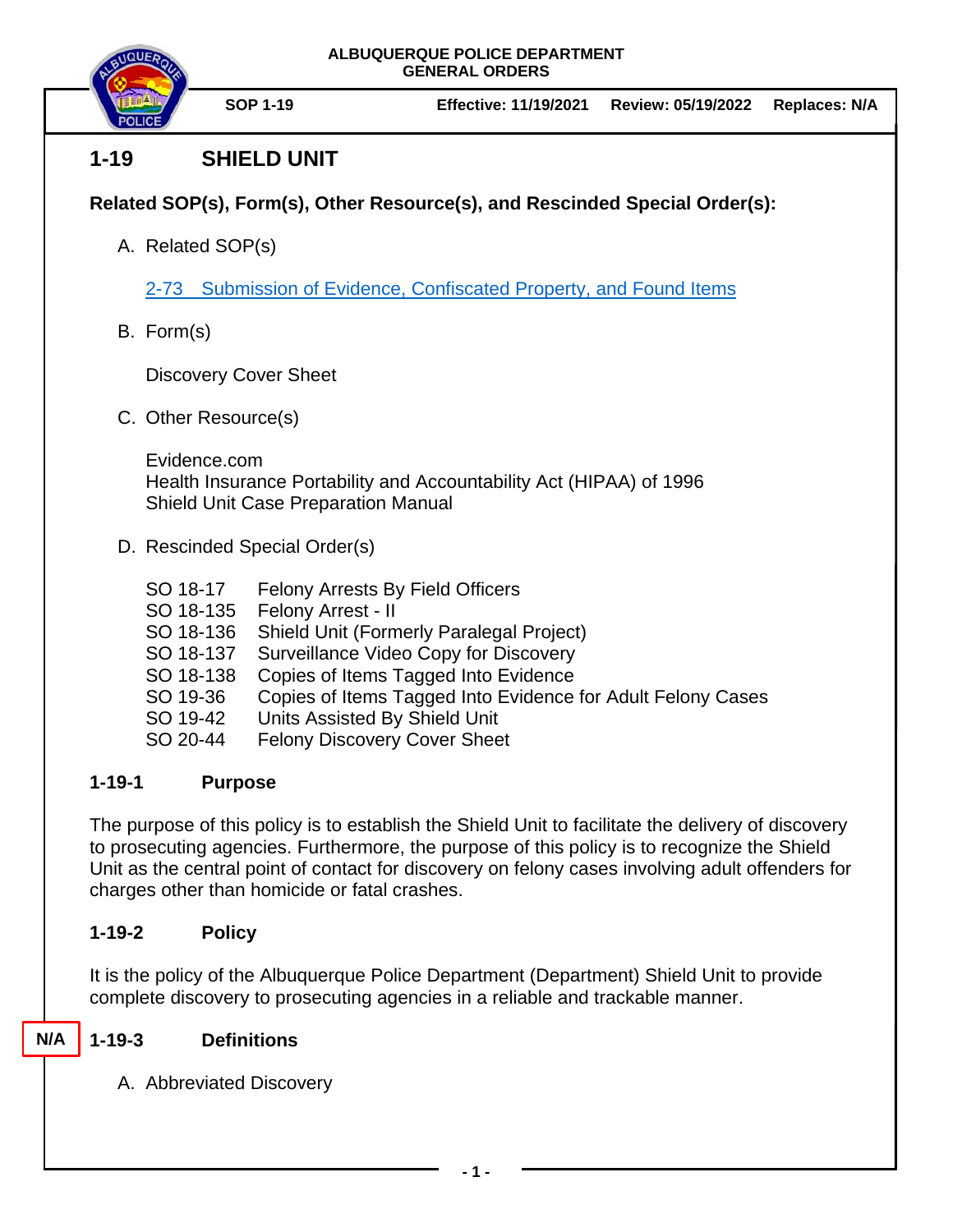

**SOP 1-19 Effective: 11/19/2021 Review: 05/19/2022 Replaces: N/A** 

Non-arrest cases that are sent to the District Attorney (DA)'s Office for review and possible prosecution, including Uniform Incident Reports, Supplemental Reports, and any documents that are provided to the Shield Unit.

B. Additional Discovery

All items needed for prosecution that were not initially provided because they had not been approved, or obtained. Additional discovery items are provided when they become available after initial discovery was provided.

C. Complete Discovery

All items needed for prosecution to include, but are not limited to: a Uniform Incident Report, Supplemental Reports, documents, Computer-Aided Dispatch (CAD) audio recordings, photographs, digital media, and any Evidence.com records with a Department case number.

D. Computer-Aided Dispatch (CAD)

The digital record created through the interaction of the Emergency Communications Center (ECC) and Department personnel responding to calls for service or documenting calls for service and investigations.

E. Discovery

A combination of the written and digital media which need to be provided to a prosecuting agency, including Uniform Incident Reports, Supplemental Reports, documents, photos, and videos.

F. Felony First Appearance

The initial court hearing following the arrest of an individual for a felony charge.

G. Full Non-arrest Discovery

Complete discovery that is provided on non-arrest cases requested by the DA's Office.

H. Initial discovery

The initial packet of discovery sent to the DA's Office for prosecution with all available Uniform Incident Reports, Supplemental Reports, documents, Computer Aided Dispatch (CAD) audio, photographs, digital media, and any Evidence.com records with a Department case number that are initially available.

I. Preventative Discovery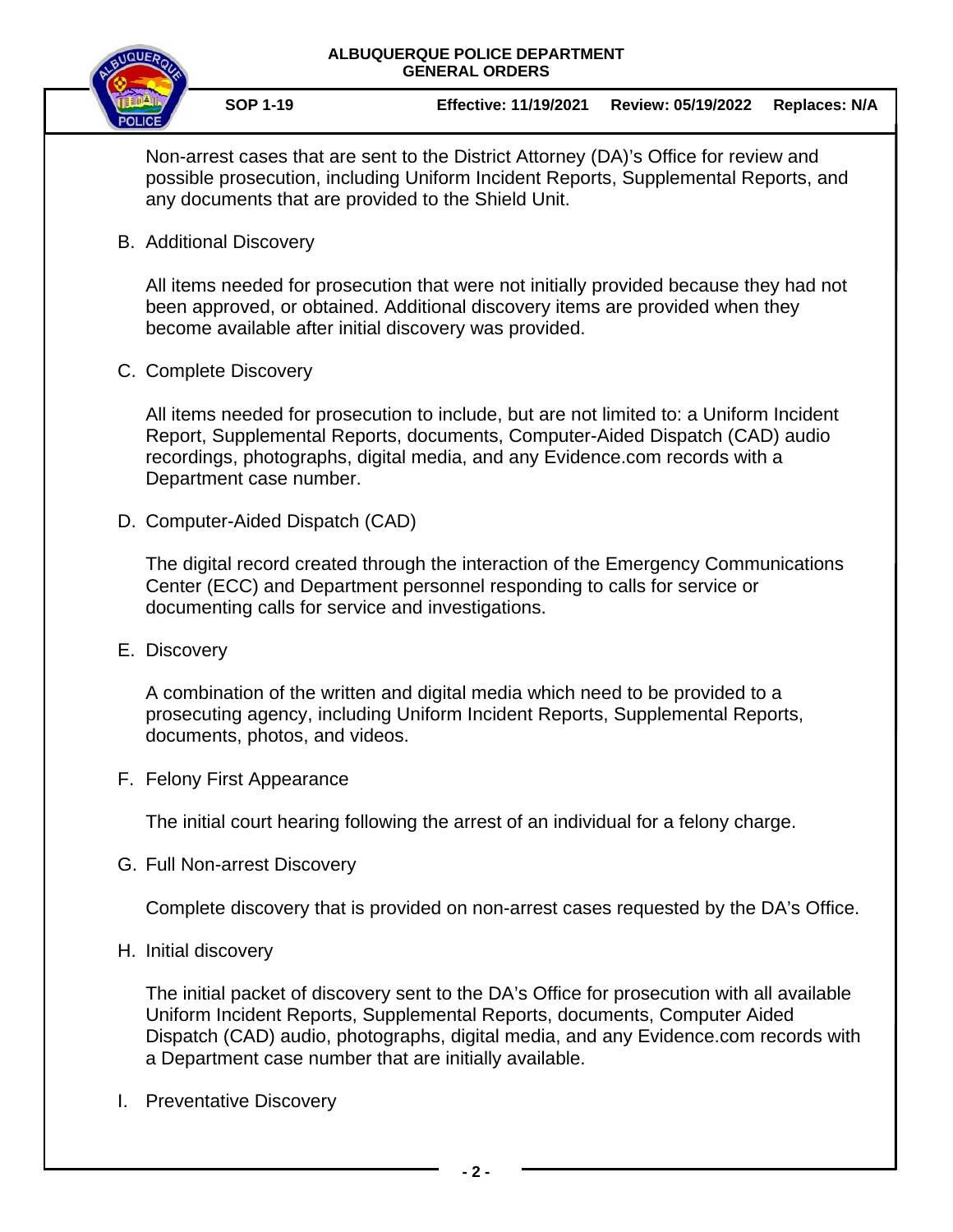| <b>ALBUQUERQUE POLICE DEPARTMENT</b><br><b>GENERAL ORDERS</b> |                                                                                                                                                                                                                                                                                                 |                     |                                                                                                                                                                                                                                                 |                    |                      |
|---------------------------------------------------------------|-------------------------------------------------------------------------------------------------------------------------------------------------------------------------------------------------------------------------------------------------------------------------------------------------|---------------------|-------------------------------------------------------------------------------------------------------------------------------------------------------------------------------------------------------------------------------------------------|--------------------|----------------------|
|                                                               |                                                                                                                                                                                                                                                                                                 | <b>SOP 1-19</b>     | <b>Effective: 11/19/2021</b>                                                                                                                                                                                                                    | Review: 05/19/2022 | <b>Replaces: N/A</b> |
|                                                               | Discovery provide to the DA's Office necessary to prepare for the preventative<br>detention hearing. Including all approved reports, accompanying documents and<br>Evidence.com access that is available on the first day of request.                                                           |                     |                                                                                                                                                                                                                                                 |                    |                      |
|                                                               | J. Prosecuting Agency                                                                                                                                                                                                                                                                           |                     |                                                                                                                                                                                                                                                 |                    |                      |
|                                                               | Any governmental agency which prosecutes or investigates criminal offenses, such as<br>the DA's Office, Attorney General (AG), Federal Bureau of Investigation (FBI), Office<br>of Superintendent of Insurance, US Attorney's Office (USAO), or other state or local<br>law enforcement agency. |                     |                                                                                                                                                                                                                                                 |                    |                      |
| <b>General Responsibilities</b>                               |                                                                                                                                                                                                                                                                                                 |                     |                                                                                                                                                                                                                                                 |                    |                      |
|                                                               | A. The Shield Unit Sergeant shall:                                                                                                                                                                                                                                                              |                     |                                                                                                                                                                                                                                                 |                    |                      |
|                                                               |                                                                                                                                                                                                                                                                                                 | prosecuting agency; | 1. Ensure a final review is completed of the discovery that is to be sent to the                                                                                                                                                                |                    |                      |
|                                                               | 2. Act as liaison to prosecuting agencies, on discovery issues, to facilitate the<br>prosecution of felony cases;                                                                                                                                                                               |                     |                                                                                                                                                                                                                                                 |                    |                      |
|                                                               | 3. Review declination notices from prosecuting agencies;                                                                                                                                                                                                                                        |                     |                                                                                                                                                                                                                                                 |                    |                      |
|                                                               |                                                                                                                                                                                                                                                                                                 | case preparation;   | a. Forward notices to Department personnel as appropriate; and<br>b. Advise the Case Preparation Specialist (CPS) of areas of concern for future                                                                                                |                    |                      |
|                                                               |                                                                                                                                                                                                                                                                                                 |                     | 4. Contact supervisory personnel within the Field Services Bureau (FSB) and other<br>bureaus and divisions, as necessary, to achieve Shield Unit requirements;                                                                                  |                    |                      |
|                                                               |                                                                                                                                                                                                                                                                                                 | are logged; and     | 5. Ensure that all requests sent to APDShield@cabq.gov from prosecuting agencies                                                                                                                                                                |                    |                      |
|                                                               |                                                                                                                                                                                                                                                                                                 |                     | a. Follow-up requests are assigned to CPS personnel as necessary; and<br>b. Determine trends, which need to be addressed in the preparation of cases.                                                                                           |                    |                      |
| N/A                                                           |                                                                                                                                                                                                                                                                                                 |                     | 6. Tag videos into Evidence, which were obtained by CPS personnel pursuant to<br>request of the Shield Unit (refer to SOP Submission of Evidence, Confiscated<br>Property, and Found Items for sanction classifications and additional duties). |                    |                      |
|                                                               | B. The Shield Unit Sergeant may review and approve reports by Department personnel, if<br>necessary, in order to facilitate the production of discovery to prosecuting agencies.                                                                                                                |                     |                                                                                                                                                                                                                                                 |                    |                      |
|                                                               | C. The Case Preparation Specialist (CPS) shall:                                                                                                                                                                                                                                                 |                     |                                                                                                                                                                                                                                                 |                    |                      |

1. Be responsible for preparing and completing discovery and providing it to prosecuting agencies in a timely manner, including but not limited to: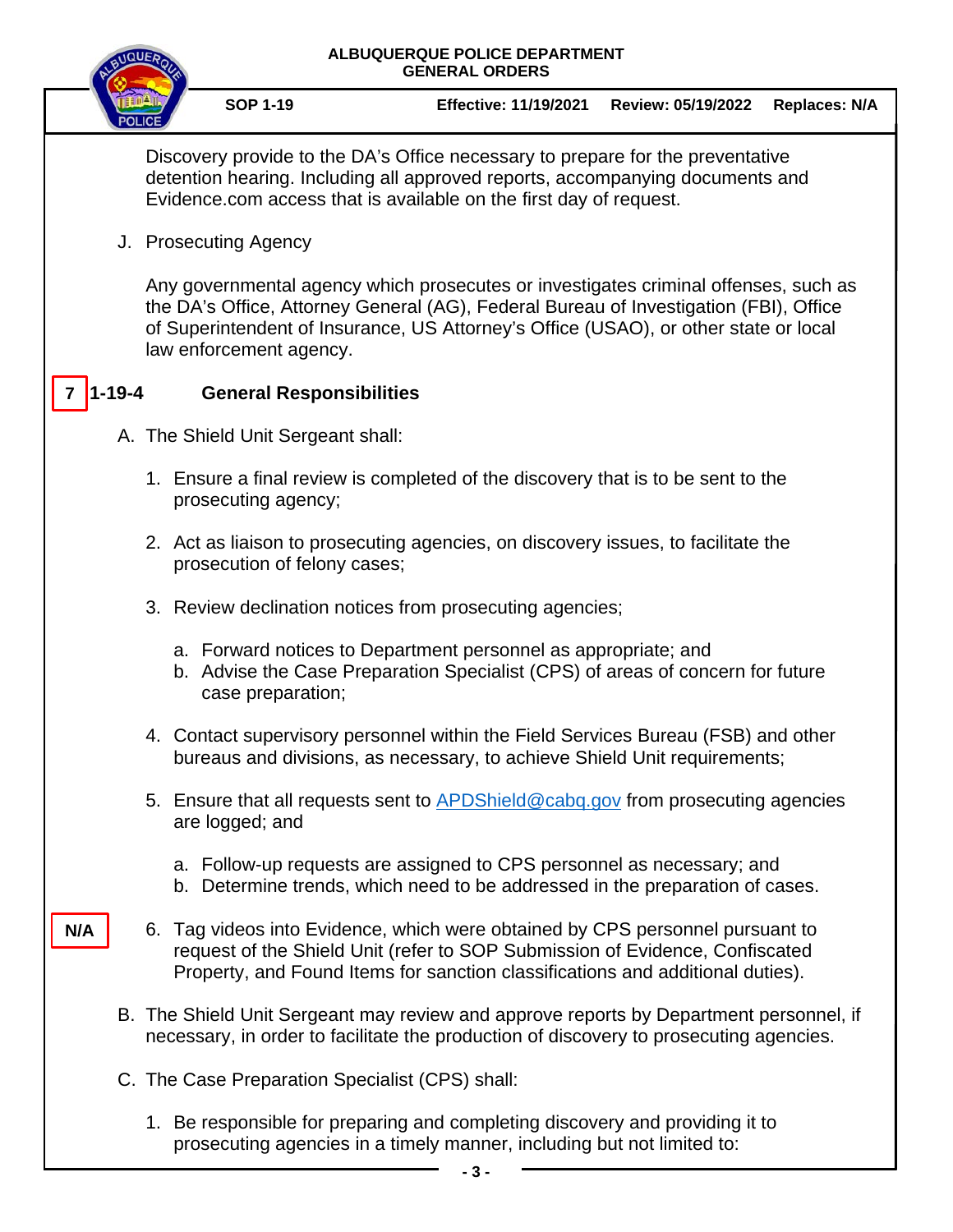

**N/A**

- **SOP 1-19 Effective: 11/19/2021 Review: 05/19/2022 Replaces: N/A**
- a. Preventative discovery;
- b. Initial discovery;
- c. Additional discovery; and
- d. Follow-up requests.
- 2. Document the contents of each case file on a Discovery Cover Sheet;
- 3. Assess cases to ensure internal consistency;
- 4. Contact businesses to inquire about video or documents that have not already been obtained;
- 5. Request copies of digital media and photos from the Department Evidence Unit consistent with SOP Submission of Evidence, Confiscated Property, and Found Items to be sent to the prosecuting agencies (refer to SOP Submission of Evidence, Confiscated Property, and Found Items for sanction classifications and additional duties);
	- 6. Identify, prepare, and send Evidence.com data to prosecuting agencies;
	- 7. Follow-up on reports and Evidence.com for one (1) month;
	- 8. Upload copies of discovery to OnBase;
	- 9. Retrieve copies of documents that were emailed to the Shield Unit;
	- 10.Retrieve CAD audio recordings and forward them to the prosecution agency;
	- 11.On a daily basis, deliver discovery to the DA's Office and arrange for other prosecuting agencies to collect discovery; and
	- 12.Make copies of all documents brought from evidence by sworn personnel.
		- a. Department personnel are responsible for bringing the documents to be copied to the Shield Unit, and then retrieving, and returning the items to evidence upon notification.
- D. Shield Unit personnel shall:
	- 1. Assist federal agencies with information and document requests for investigations and prosecutions as appropriate; and
	- 2. Complete additional duties as assigned by the supervisor and based on the needs of the Department.
- **7 1-19-5 Procedures for Discovery**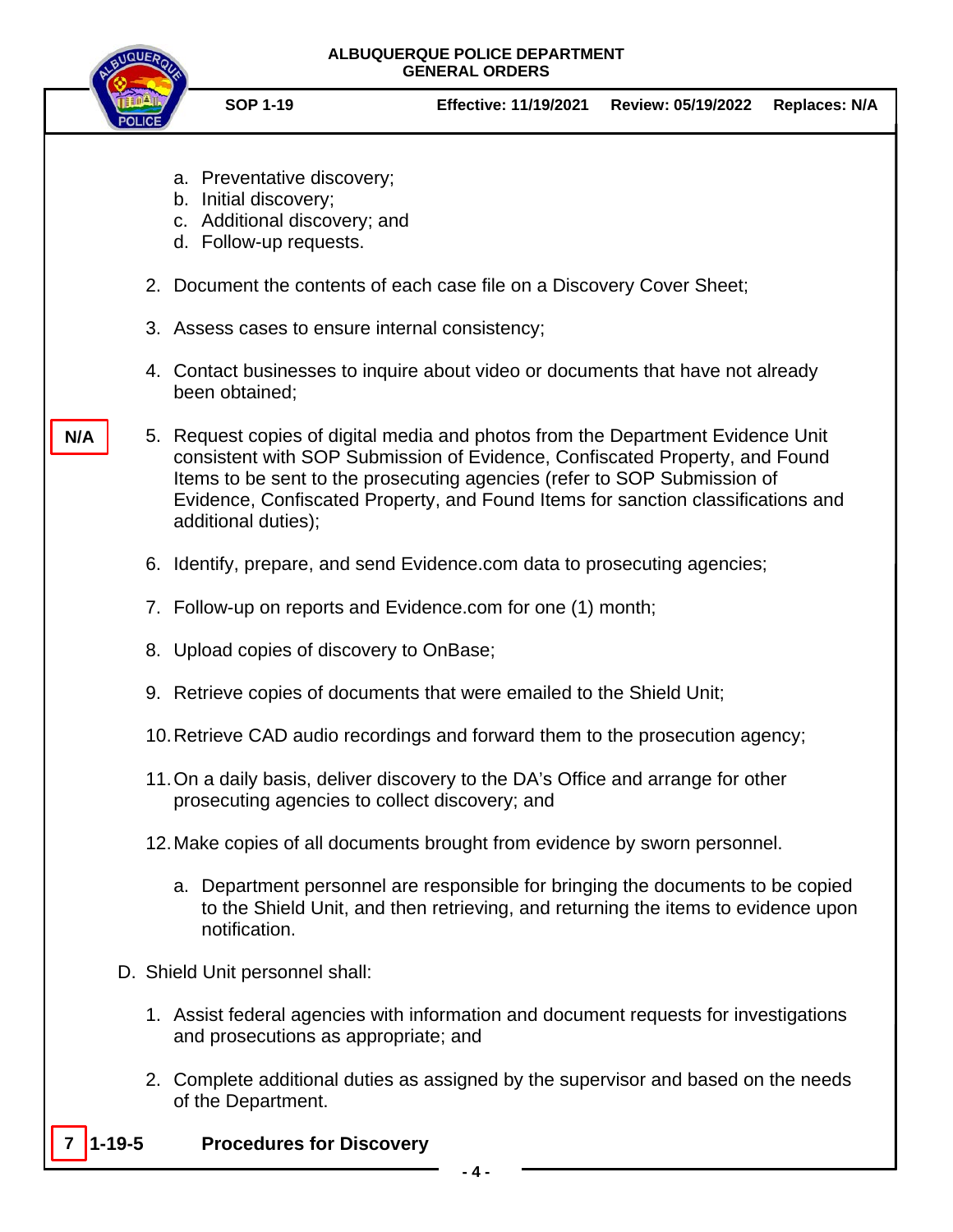

A. Felony First Appearance

The Shield Unit Sergeant or their designee shall assign cases to a CPS that are on the Felony First Appearance list that is provided by the DA's Office.

- B. Initial Discovery
	- 1. The CPS shall:
		- a. When possible, provide initial discovery to the DA's Office within four (4) business days from the arrest, including the initial day except when the original reports have not been approved;
			- i. Full non-arrest discovery shall be prepared and complete discovery shall be provided on Crimes Against Children Unit (CACU) cases, Sex Crimes Unit cases, those cases requested by a prosecuting agency or sworn personnel.
		- b. Document the contents of each case file to facilitate accurate documentation and accountability with prosecuting agencies;
			- i. Items missing from the initial discovery packet shall be listed on the Discovery Cover Sheet as pending, and shall be provided as additional discovery when available;
			- ii. If missing items cannot be obtained, CPS shall send written notice to the prosecuting agency noting the inability to obtain the item;
		- c. When errors are identified, notify the supervisors of the need to make corrections;
		- d. Contact businesses to inquire about video or documents in which the officer's Uniform Incident Report indicates they exist but were not already obtained;
			- i. A chain of custody form shall be prepared for videos which are obtained through efforts of the Shield Unit;
			- ii. The chain of custody form shall be sent to the prosecuting agency once the item is tagged into evidence;
		- e. Order copies of photographs and digital media that were tagged as evidence to be provided to the prosecuting agency, consistent with SOP Submission of Evidence, Confiscated Property, and Found Items;
		- f. Review and evaluate items uploaded to Evidence.com for discovery;
			- i. Interviews conducted pursuant to Internal Affairs reviews shall not be provided with discovery;
			- ii. All remaining items uploaded to Evidence.com shall be provided to the prosecuting agency;
		- g. Search Evidence.com to locate videos which were not automatically labeled with the relevant case or CAD number as necessary; and
			- i. Such videos shall be labeled as "evidence" for retention purposes with the appropriate case number, when possible.
- C. Follow-up Discovery